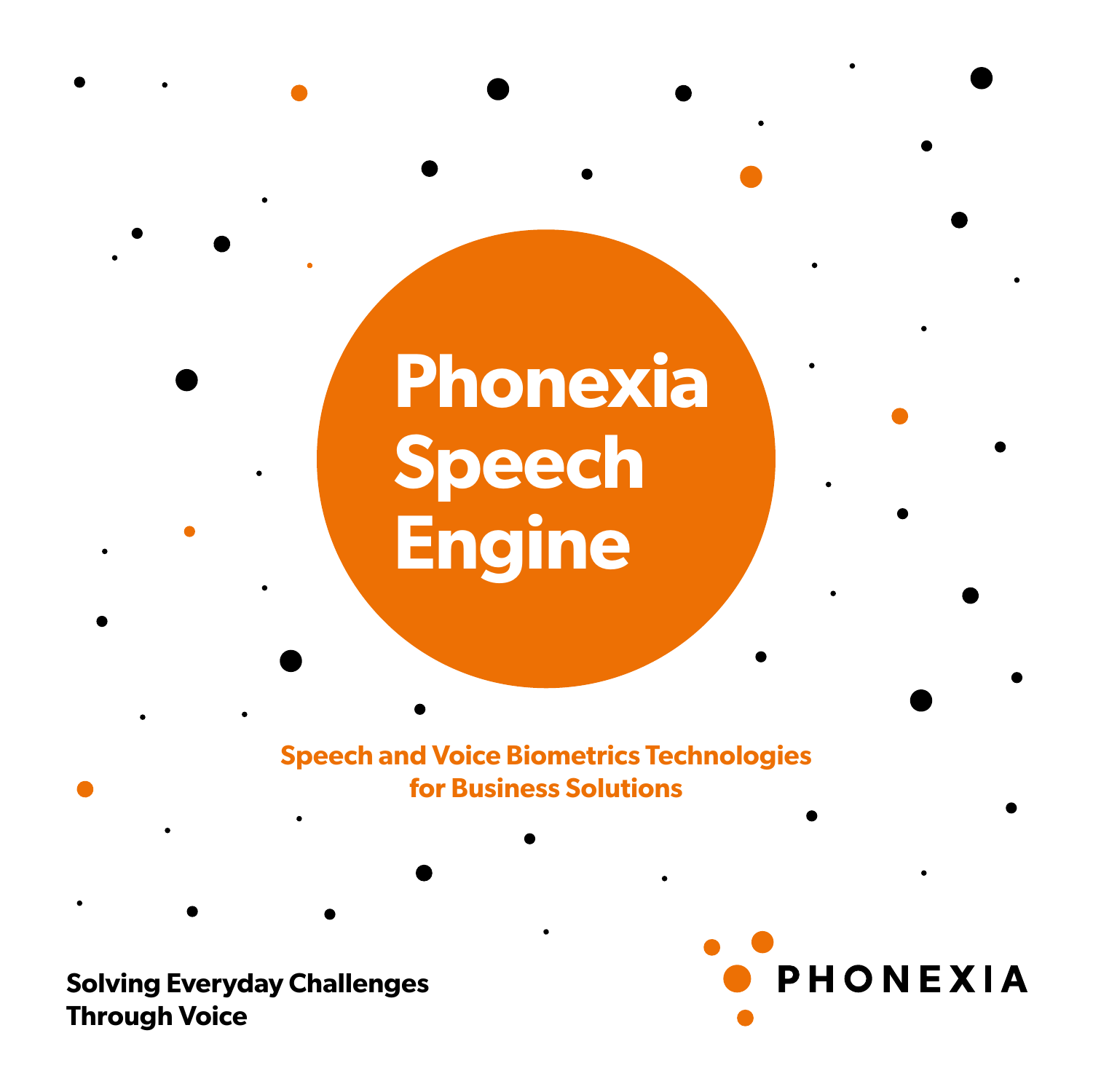

**Build innovative business solutions with Phonexia Speech Engine's state-of-the-art voice biometrics and speech technologies.**

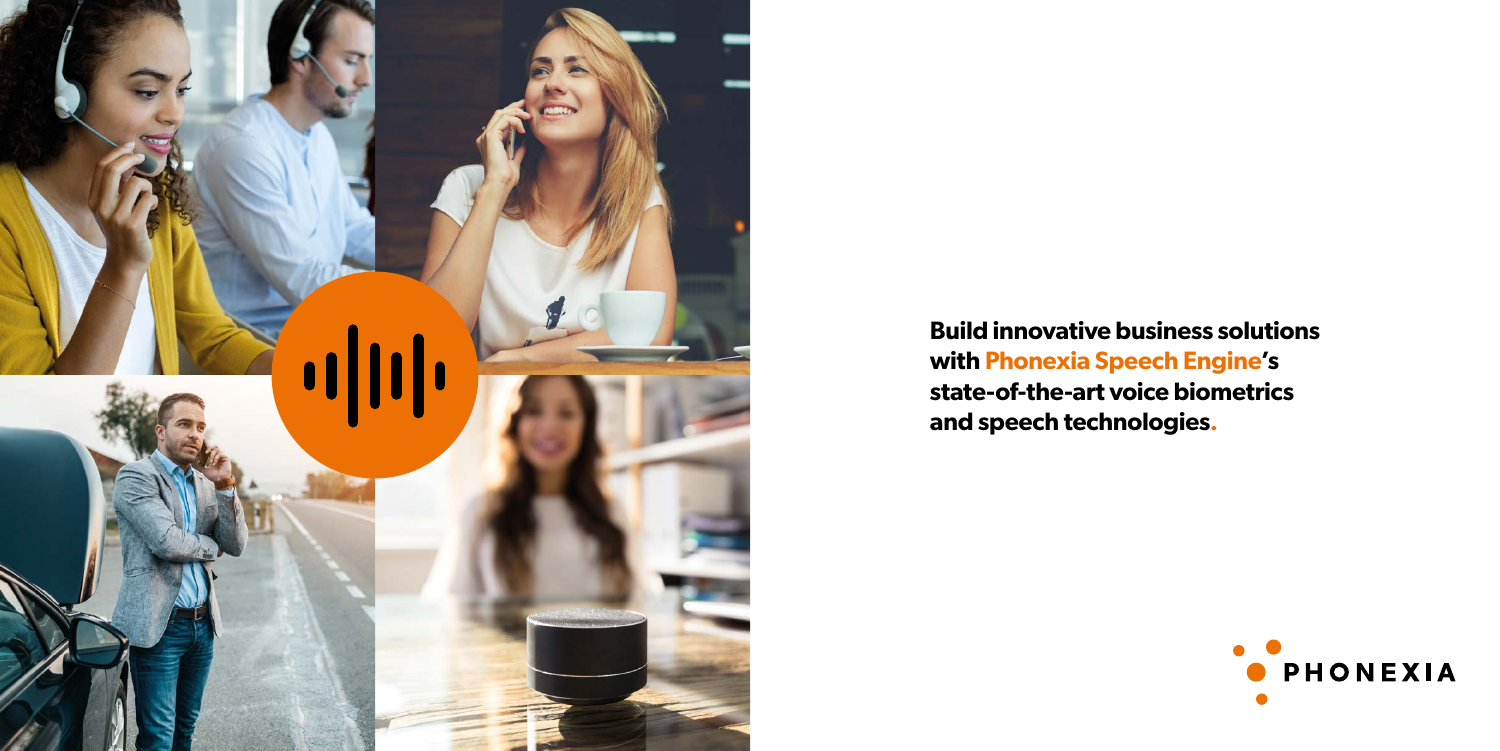# **Phonexia Technologies**



• Language, accent, text, and channel independent

• Language, accent, text, and channel independent

• Language, accent, text, and channel independent

• Language, accent, text, and channel independent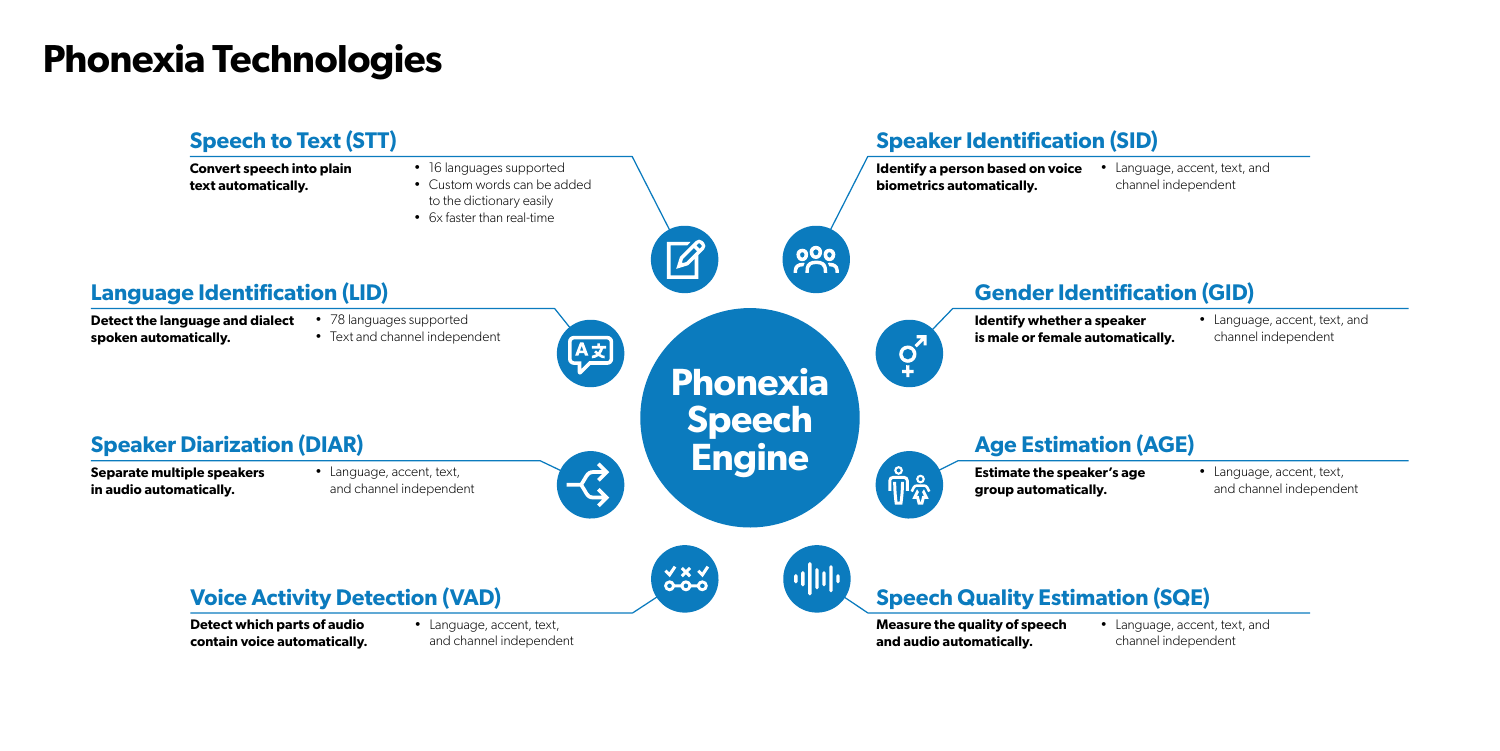# **Typical Use Cases**

## **Speech Analytics**

Perform comprehensive and highly complex content analysis of speech. Uncover demographic information about a speaker (including their age, gender, language, and dialect), track the interactions between a client and a contact center's agent and detect cross-talking, silent spots, call topics, and other important business insights automatically.



Phonexia Speech Engine comes with a built-in dictionary for custom words, which can be easily used to improve Speech to Text accuracy by adding the words not included in the default dictionary such as product names, dialectspecific words, slang phrases, and others. It can also be used to add alternative pronunciations of the words already present in the dictionary to accommodate local and dialect specifics.

## **Voicebot Enabler**

Provide customers with a frictionless customer experience powered by Phonexia's cuttingedge voice biometrics and speech technologies. Integrate Phonexia technologies into voice-enabled solutions and transform ordinary IVRs into smart IVRs, secure voicebot solutions with voice verification, and offer seamless selfservice over the phone.

Phonexia Speech Engine enables the defining of an unlimited number of single- or multi-word phrases expected to appear during speech. Such words are then favored over similarly sounding words or phrases, greatly improving the Speech to Text accuracy. It is particularly useful for voicebot scenarios, where specific words and phrases are preferred in the speech transcription of an answer to a particular question.

# **Precise Finetuning**



**Language Model Customization**

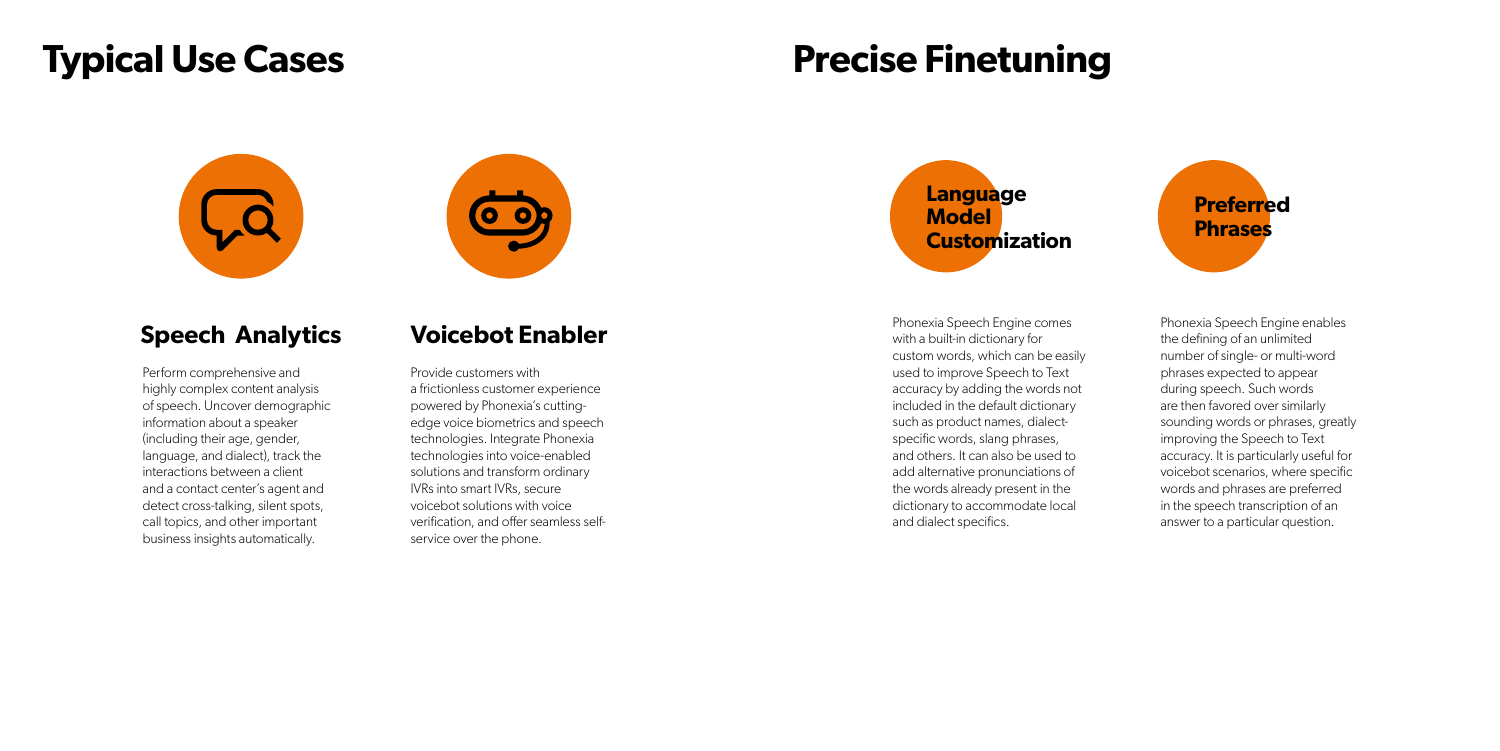# **Integration Possibilities**

## **• Interface**

Phonexia's cutting-edge speech and voice biometrics technologies are powered by **Phonexia Speech Engine,** which is distributed as a **RESTful** server application.

### **Input Formats**

- WAV or RAW (PCM 8 or 16 bits, IEEE float 32-bit, A-law or Mu-law, ADPCM)
- $\bullet$  FLAC
- OPUS
- 8 kHz+ sampling frequency (other audio formats are automatically converted)

## **• Evaluation**

Phonexia Speech Engine's technologies can be quickly evaluated using a rich-GUI Phonexia application and an evaluation license.

## **• Recommended Hardware**

For production deployment, a 64-bit server processor is recommended with a higher L3 cache (the higher, the better). For example, the Intel<sup>®</sup> Xeon<sup>®</sup> processors E5/E7/Gold/Platinum or Intel® Core™ processors i5/i7/i9.

**Hardware configuration depends on the use case scenario. Phonexia provides advanced consultation upon a request.**

## $\bullet$  intel. **MARKET READY**

## **• Deployment**

Phonexia Speech Engine can be deployed on premises or in a virtualized environment.

### **License Distribution Options**

- HW profile licensing key On-premises installation
- Licensing server On-premises or cloud-based installation
- NET-based license For evaluation and testing purposes

### **Supported OS**

- Windows 64-bit (x86\_64)
- Linux 64-bit (x86\_64)

# **Supported Languages**

### **Have you not found a desired language or dialect?**

Contact your Area Sales Manager for a product roadmap and the terms for a project-based, new language model development.



### LANGUAGES



| <b>LANGUAGES</b>   |                        |
|--------------------|------------------------|
| Arabic (Gulf)      | Alban                  |
| Arabic (Levantine) | Amha<br>Arabi          |
| Croatian           | Arabi                  |
| Czech              | Arabi<br>Arabi         |
| Dutch              | Arabi                  |
| English (US)       | Arabi<br>Assar         |
| Farsi              | Azerb                  |
| French             | Bangl<br>Belaru        |
| Pashto             | <b>Bulga</b>           |
| Polish             | <b>Burm</b><br>Cebu    |
| Russian            | Chine                  |
| Slovak             | Chine                  |
| Spanish            | Chine<br>Chine         |
| Swedish            | Chuva                  |
| Turkish            | Czecł<br>Dari          |
| Vietnamese         | Dutch<br>Englis        |
|                    | Englis<br>$E_{\rm DM}$ |

| Albanian          |
|-------------------|
| Amharic           |
| Arabic_Egypt      |
| Arabic_Gulf       |
| Arabic_Iraqi      |
| Arabic_Levantine  |
| Arabic_Maghrebi   |
| Arabic_MSA        |
| Assamese          |
| Azerbaijani       |
| Bangla_Bengali    |
| <b>Belarusian</b> |
| Bulgarian         |
| <b>Burmese</b>    |
| Cebuano           |
| Chinese_Cantonese |
| Chinese_Mandarin  |
| Chinese_Min_Nan   |
| Chinese_Wu        |
| Chuvash           |
| Czech             |
| Dari              |
| Dutch             |
| English_American  |
| English_British   |
| English_Indian    |
| Farsi             |
| French            |
| Georgian          |
| German            |
| Greek             |
| Guarani           |
| Haitian_Creole    |
| Hausa             |
| Hindi             |
| Hungarian         |
| Indonesian        |
| Italian           |
| <b>Japanese</b>   |
|                   |
|                   |

- Kazakh
- Khmer
- Kirundi\_Kinyarwanda
- Korean
- Kurdish Lao
- Lithuanian
- Luxembourgish
- Macedonian
- Ndebele
- Oromo
- Pashto
- Polish
- Portuguese
- Punjabi
- Romanian
- Russian
- Serbo-Croat-Bosnian
- Shona
- Slovak
- Slovenian
- Somali
- Spanish\_American
- Spanish\_European
- Swahili
- Swedish
- Tagalog
- Tamil
- **Telugu**
- Thai
- Tibetan
- Tigrignya
- Tok\_Pisin
- Turkish
- Ukrainian
- Urdu
- Uzbek Vietnamese
- 
- Zulu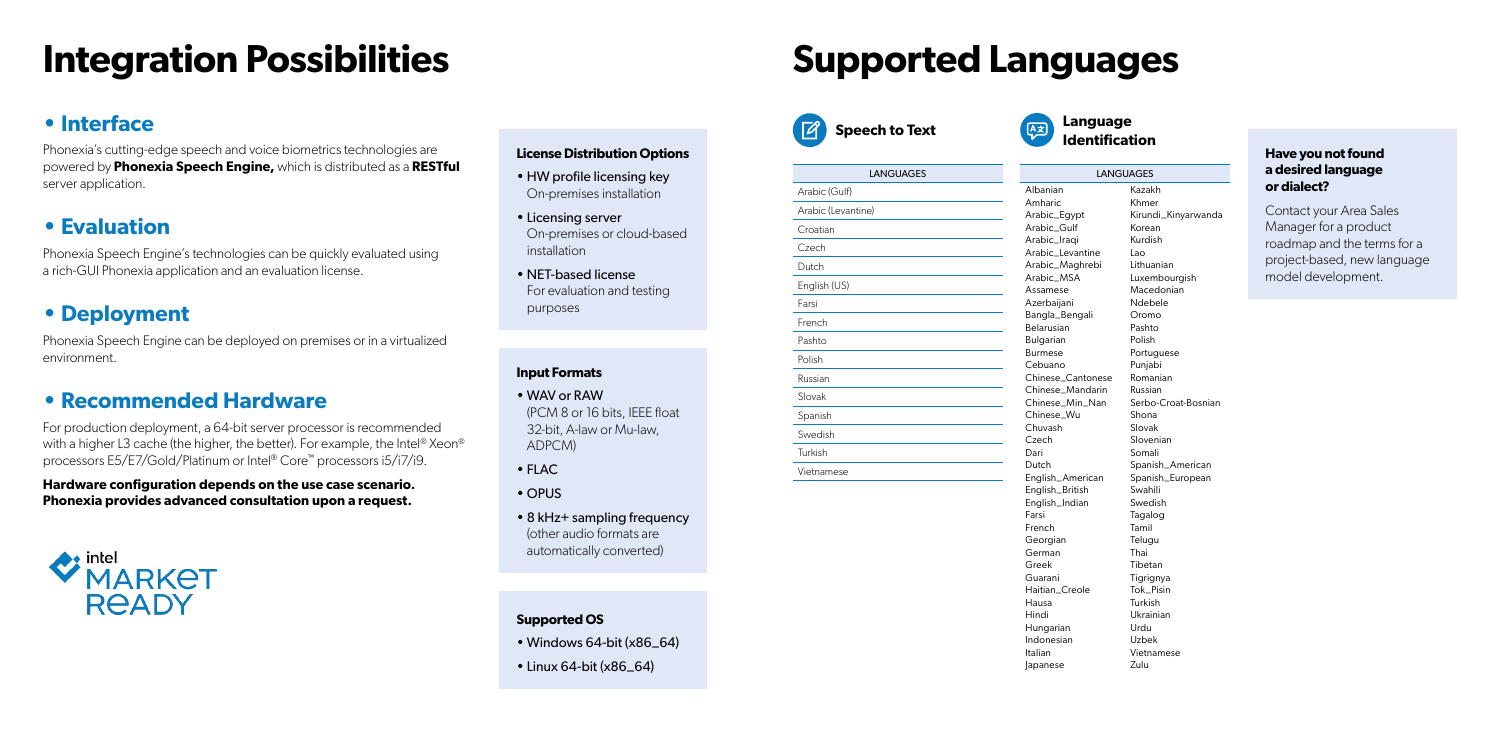# **About Phonexia Why Phonexia?**

# **Phonexia Clients and Partners**





*Founded in 2006, Phonexia is a Czech innovative software company with a vision to solve the world's everyday challenges through voice. Closely cooperating with the Brno University of Technology, Phonexia* 

*has been transforming the latest science into the everyday reality of cutting-edge voice biometrics and speech technologies used by commercial and governmental projects in more than 60 countries.*

### **World-Class Technology**

Phonexia has a close relationship with a **NIST-renowned** speech research group at the **Brno University of Technology, with** immediate access to the latest scientific breakthroughs.

## **Support that Cares**

Phonexia support is not about solution-evading emails—our European-based team of experts always tackles any challenge you throw at them, as **we care about your success**.

### **Worldwide Projects**

Phonexia speech recognition and voice biometrics technologies have been used in a huge variety of commercial and governmental **projects in more than 60 countries**.

**And many more…**